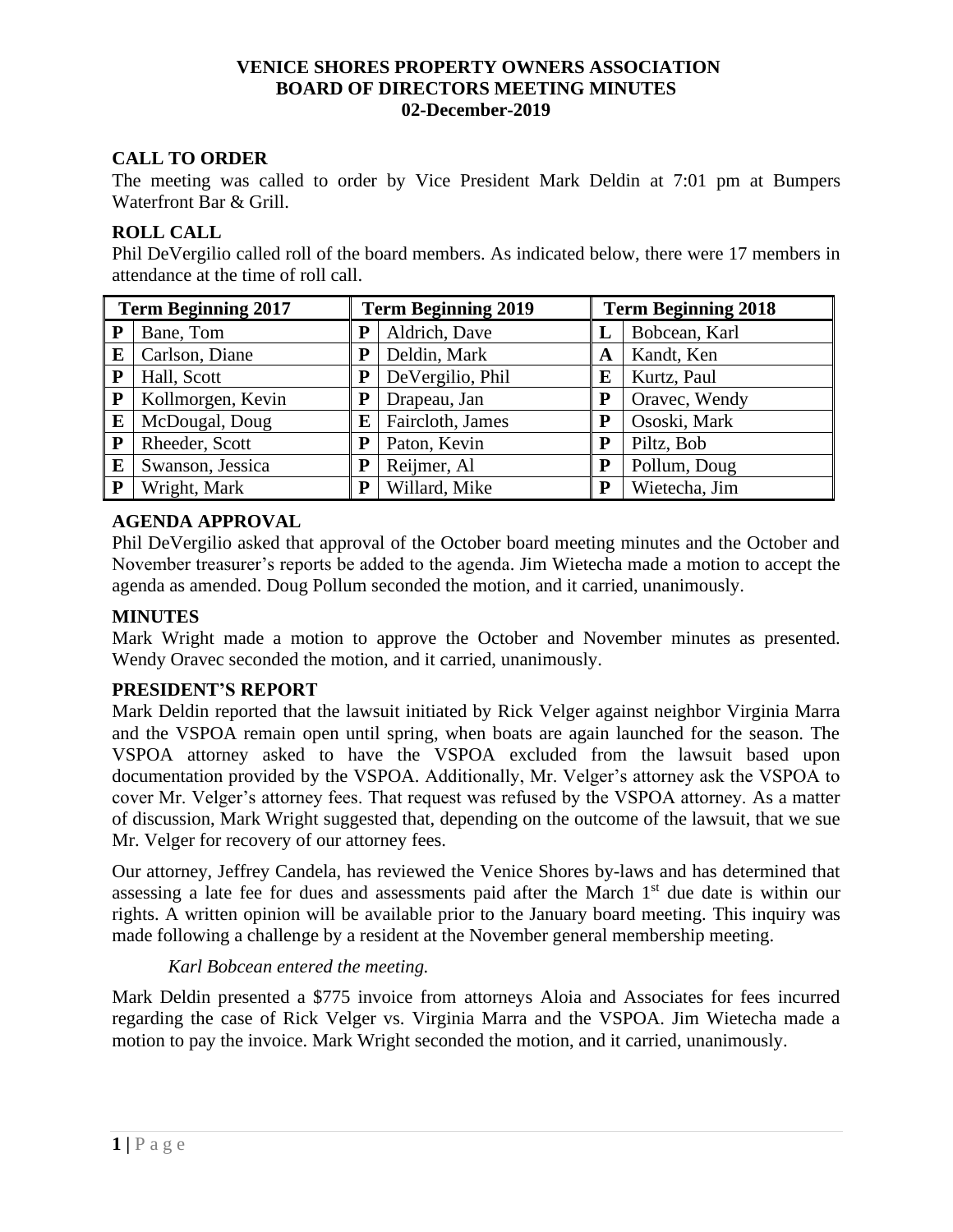# **VENICE SHORES PROPERTY OWNERS ASSOCIATION BOARD OF DIRECTORS MEETING MINUTES 02-December-2019**

### **TREASURER'S REPORT**

Jim Wietecha presented the treasurer's report for October.

| Month<br>Ending | General<br>Fund | Canal<br>Weed<br>Control | Canal<br>Maint. | <b>Snow</b><br>Removal | CD     | Total        |
|-----------------|-----------------|--------------------------|-----------------|------------------------|--------|--------------|
| 31-Oct-19       | \$88.854.07     | \$6,809.10               | \$47,239.67     | \$3,935.75             | \$0.00 | \$146,838.59 |

The unrestricted fund balance is \$126,954.18.

Jim Wietecha made a motion to approve the October treasurer's report. Scott Rheeder seconded the motion, and it carried, unanimously.

Jim Wietecha presented the treasurer's report for November.

| <b>Month</b><br>Ending | General<br>Fund |            | Canal<br>Maint. | <b>Snow</b><br>Removal | CD     | Total        |
|------------------------|-----------------|------------|-----------------|------------------------|--------|--------------|
| 30-Nov-19              | \$87.091.25     | \$6,809.10 | \$47.239.67     | \$1.435.75             | \$0.00 | \$142,575.77 |

The unrestricted fund balance is \$127,042.94.

Doug Pollum made a motion to approve the November treasurer's report. Mark Wright seconded the motion, and it carried, unanimously.

### **RECORD RETENTION/WEB REPORT**

Mark Ososki stated that he had nothing new to report.

### **CORRESPONDING SECRETARY'S REPORT**

In the absence of the corresponding secretary, there was no report.

#### **SOCIAL MEDIA**

There has been nothing to report.

#### **CANAL COMMITTEE**

There was nothing to report.

#### **MAINTENANCE COMMITTEE**

Scott Hall reported that insulating hay bales have been placed on all catch basins containing pumps.

Doug Pollum reported that the electrical contractor is preparing an estimate for remaining service installations. Also, he's waiting for a second contractor to schedule installation of two new catch basins.

Discussion took place regarding installation of spotlights at the two entrances. Mark Wright made a motion to authorize up to \$50 in materials for each installation. Doug Pollum seconded the motion, and it carried, unanimously.

# **BUILDING COMMITTEE**

Mark Ososki reported that there is nothing new to report.